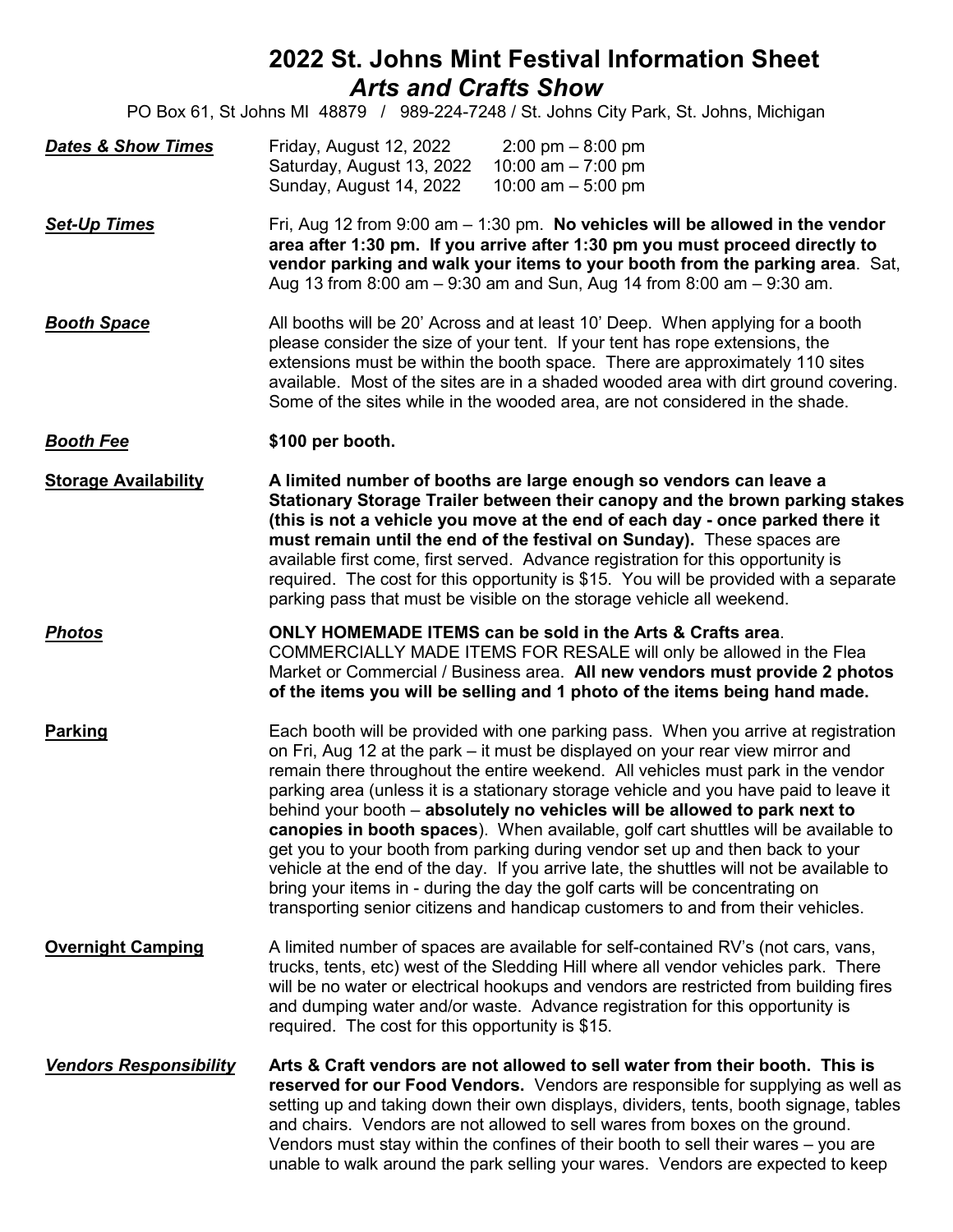|                               | their booth area clean at all times & dispose of trash & cardboard in the appropriate<br>receptacles provided. Vendors are expected to remain open for business until<br>closing on all three days. Early teardown and departure will not be tolerated and<br>you will not be asked to participate in future Festivals.                                                                                                                                                                              |
|-------------------------------|------------------------------------------------------------------------------------------------------------------------------------------------------------------------------------------------------------------------------------------------------------------------------------------------------------------------------------------------------------------------------------------------------------------------------------------------------------------------------------------------------|
| <b>Electricity</b>            | <b>There is no electricity available</b> in the Arts and Crafts area of the park. If you<br>require electricity you may bring a Whisper Quiet generator (in consideration of your<br>neighboring vendors & our shoppers, no other generators will be allowed – no<br>exceptions). Gas cans must not be visible to shoppers.                                                                                                                                                                          |
| <b>Food &amp; Activities</b>  | There are food booths and family activities all weekend long within the park. At<br>registration you will be provided with a festival schedule of events that will list all the<br>events, what food vendors there are & where everything is located.                                                                                                                                                                                                                                                |
| <b>Publicity</b>              | Typically we utilize paid newspaper advertisement (over 10 newspapers), 80,000<br>inserts, radio and TV spots. We are listed in the Michigan Festivals & Events Guide<br>and are listed on over 15 festival and craft show websites. We hang up 250<br>posters, and distribute over 9,000 festival brochures throughout the state. If you<br>would like flyers to distribute at other shows, please call 989-224-7248 and we will<br>mail them out immediately.                                      |
| <b>Sending in Application</b> | Complete the attached application form if you wish to participate as an Arts and<br>Crafts vendor at the 2022 St. Johns Mint Festival. Enclose a check for the full<br>amount of the requested booth space(s) made payable to the "St. Johns Mint<br><b>Festival</b> ", or charge the fee to your credit card.                                                                                                                                                                                       |
|                               | <b>Photos are required from all new vendors</b> . 2 photos should be representative of<br>all the items you intend to sell at this event and the other photo must show you<br>making the items. This will help us assign booth spaces appropriately and show<br>that the items are handmade. Also include a self-addressed and stamped envelope.                                                                                                                                                     |
|                               | Liability Insurance: All vendors are required to have liability insurance with a limit<br>of at least \$25,000                                                                                                                                                                                                                                                                                                                                                                                       |
| <b>Mail your Application</b>  | Mail your application, check or money order and pictures to:<br>St. Johns Mint Festival, PO Box 61, St. Johns MI 48879                                                                                                                                                                                                                                                                                                                                                                               |
| <b>Online Application</b>     | Applications can be downloaded at www.mintfest.org. There is a link there to make<br>credit card payments online as well.                                                                                                                                                                                                                                                                                                                                                                            |
| <b>Due Date</b>               | New vendor applications received prior to April 1, 2022 will be processed, but will<br>not be assigned a booth space until after May 1, 2022.                                                                                                                                                                                                                                                                                                                                                        |
|                               | If the committee does not accept your application your check will be returned to you.<br>You will know your application has been accepted when your check is cashed. An<br>official confirmation will be mailed to you.                                                                                                                                                                                                                                                                              |
|                               | The Festival Committee reserves the right to reject any application, both at the time<br>of receipt and at the show, based on the information provided, the products actually<br>brought to be sold or other circumstances. If you cancel your participation in the<br>show before an official confirmation is mailed, you will receive a refund, minus a \$25<br>processing fee. If you cancel your participation in the show after an official<br>confirmation is mailed, no refund will be given. |
|                               | If you have any questions, contact the Festival Office at PO Box 61, St Johns<br>MI 48879 or call our office at 989-224-7248. You may also e-mail us at<br>vendors@mintfest.org.                                                                                                                                                                                                                                                                                                                     |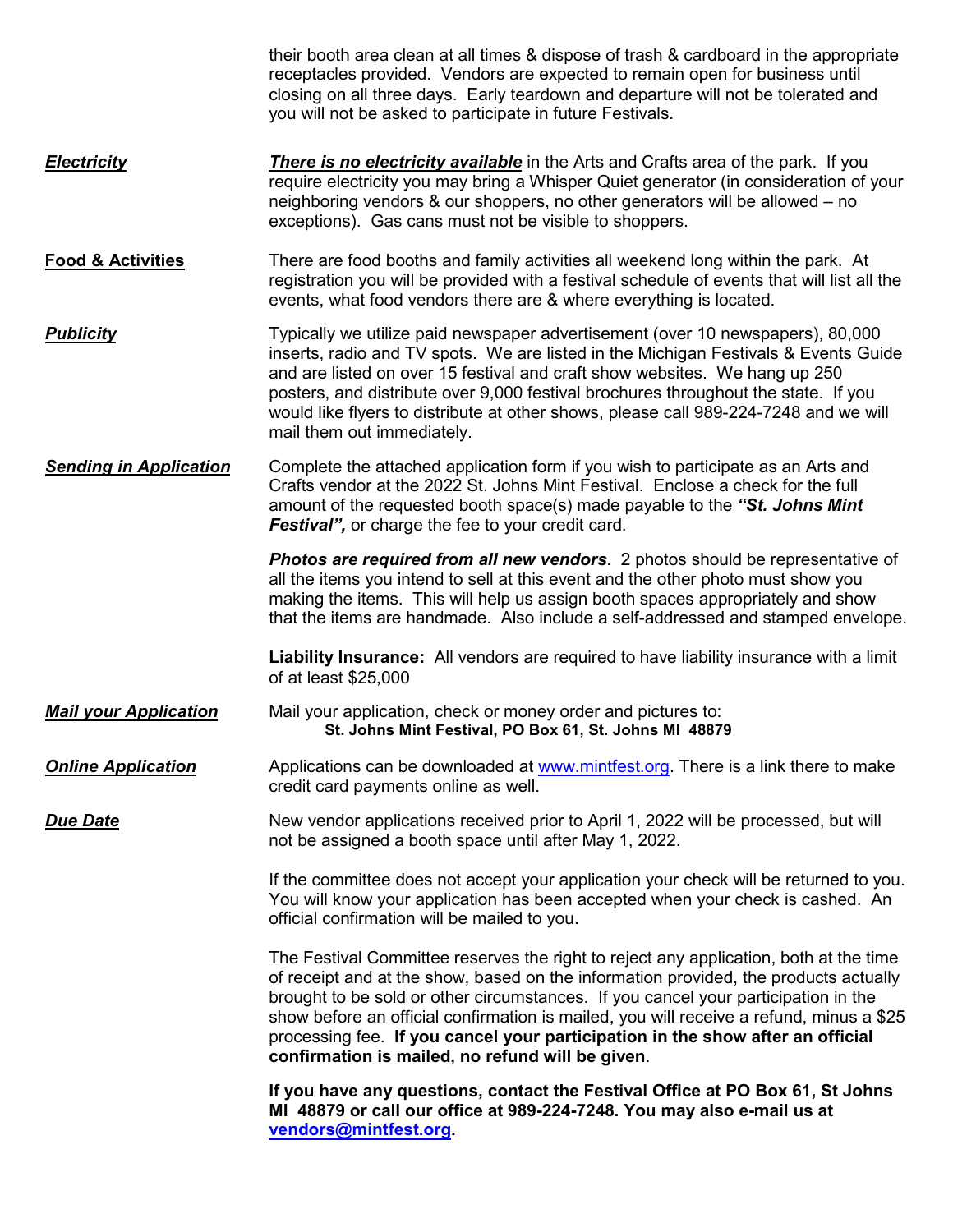## *2022 St. Johns Mint Festival Arts and Crafts Show August 12-14, 2022*

| Email Address and the contract of the contract of the contract of the contract of the contract of the contract of the contract of the contract of the contract of the contract of the contract of the contract of the contract                                                                                                                                                                                                                                                                                                                                                        |                                                                                                                                                                                                         |                                                                                                                              |  |
|---------------------------------------------------------------------------------------------------------------------------------------------------------------------------------------------------------------------------------------------------------------------------------------------------------------------------------------------------------------------------------------------------------------------------------------------------------------------------------------------------------------------------------------------------------------------------------------|---------------------------------------------------------------------------------------------------------------------------------------------------------------------------------------------------------|------------------------------------------------------------------------------------------------------------------------------|--|
| I will sell only homemade items at the 2022 St. Johns Mint Festival. I will not sell commercially made items.<br>New vendors: I've enclosed 2 photos of items I will be selling and 1 photo of the items being hand made.<br>I will be utilizing a Whisper Quiet generator from my booth.                                                                                                                                                                                                                                                                                             |                                                                                                                                                                                                         |                                                                                                                              |  |
| Booth Spaces: all sites are located in our city park, many have shade, some do not! All booths will be 20'<br>across and at least 10' deep<br>#Booths \$100 each<br>Parking of stationary storage vehicle behind booth - limited availability \$15 each<br>Self Contained RV Camping (no other vehicles) west of vendor parking - limited availability<br>SIT Contained Ky Camping (no once venotes) needs a selectric hookups available) \$15 each \$<br><b>Total Check Amount Enclosed (payable to the St. Johns Mint Festival)</b>                                                 |                                                                                                                                                                                                         | $\begin{array}{c c}\n\texttt{\$} & \texttt{\$} \\ \texttt{\$} & \texttt{\$} \\ \texttt{\$} & \texttt{\$} \\ \end{array}$     |  |
| I authorize you to charge \$ _____ to the following card for my Mint Festival Booth and/or insurance:                                                                                                                                                                                                                                                                                                                                                                                                                                                                                 |                                                                                                                                                                                                         |                                                                                                                              |  |
|                                                                                                                                                                                                                                                                                                                                                                                                                                                                                                                                                                                       |                                                                                                                                                                                                         |                                                                                                                              |  |
| Michigan Sales Tax # (if you do more than 3 shows a year)<br>(If you do not have a Michigan Sales Tax number, contact the Michigan Dept of Treasury at 517-373-3190 and send us a copy of the form<br>they provide to you. If you do less than 3 shows per year in Michigan, you are not required to have a Sales Tax number - please indicate<br>that on the line above.)<br>Parking Information (for your vehicle that will be parked in vendor parking lot:<br>VEHICLE (description) LICENSE PLATE #<br>For your stationary storage vehicle that will be parked behind your booth: |                                                                                                                                                                                                         |                                                                                                                              |  |
| Media: Please check all you are requesting to sell & provide any additional information below:<br>Homemade Clothing<br>Homemade Pottery/Ceramics<br>Homemade Art/Framed Prints<br>Homemade Baskets<br>Homemade Soaps & Lotions<br><b>Homemade Florals</b><br>Homemade Candles<br>Homemade Other, please specify<br>Additional description of items to be sold                                                                                                                                                                                                                         | Homemade Wood Products<br>Homemade Leather Items<br>Homemade Cooper/Yard Items<br><u> 1980 - Jan Barbara, margaret amerikan basar dan berasal dan berasal dalam basar dalam basar dalam basar dalam</u> | Homemade Jewelry<br>Homemade Dolls/Animals<br>Homemade Soaps<br><b>Homemade Stained Glass</b><br>Homemade Spices, Candy/Nuts |  |

\_\_\_\_\_\_\_\_\_\_\_\_\_\_\_\_\_\_\_\_\_\_\_\_\_\_\_\_\_\_\_\_\_\_\_\_\_\_\_\_\_\_\_\_\_\_\_\_\_\_\_\_\_\_\_\_\_\_\_\_\_\_\_\_\_\_\_\_\_\_\_\_\_\_\_\_\_\_\_\_\_\_\_\_\_\_\_\_\_\_ *Your application will not be accepted and considered complete unless Page 2 is complete and the general release is signed.*